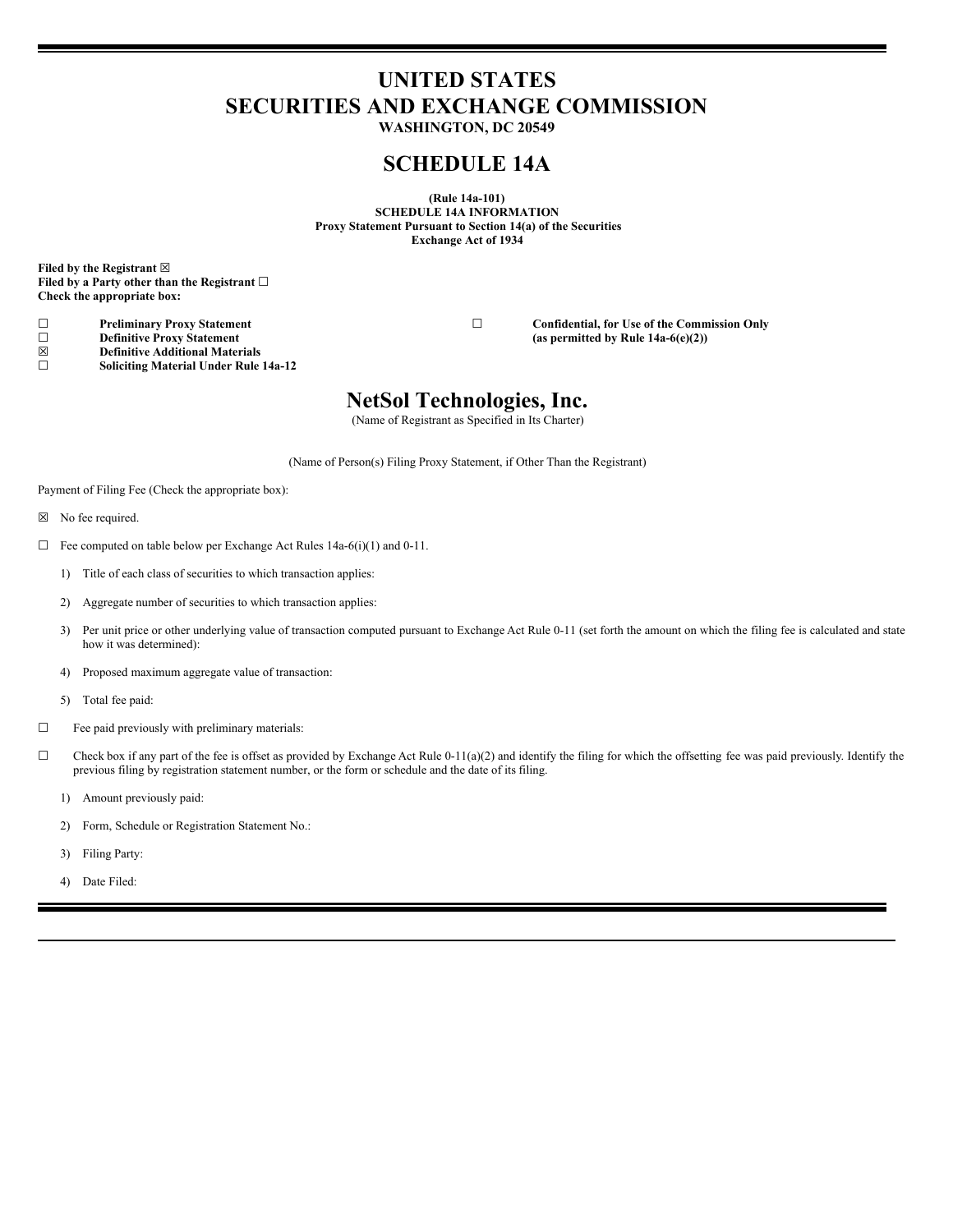



VOTE BY INTERNET - www.proxyvote.com or scan the OR Barcode above<br>UGTE BY INTERNET - www.proxyvote.com or scan the OR Barcode above<br>of information. Vote by 111-50 PM, CIT of listing 5.2022. Have electronic delivery<br>of info

eccommany in rundle years.<br>
VOTE BY PHONE - 1-800-690-6903<br>
Use any touch-tone telephone to transmit your voting instructions. Vote by<br>
11:59 PM. ET on June 6, 2022. Have your proxy card in hand when you call and<br>
then fol

When Your Britannian Marcocons.<br>
Mark, sign and date your proxy card and return it in the postage-paid<br>
envelope we have provided or return it to Vote Processing, c/o Broadridge,<br>
51 Mercedes Way, Edgewood, NY 11717.

TO VOTE, MARK BLOCKS BELOW IN BLUE OR BLACK INK AS FOLLOWS: 

|    |                              |                                                                                                                                                                   |   |                     |   | THIS PROXY CARD IS VALID ONLY WHEN SIGNED AND DATED.<br>אחס מוסחתוס ו כוודו ממוסח שמות והסתום ש                                          |   |                     |   |
|----|------------------------------|-------------------------------------------------------------------------------------------------------------------------------------------------------------------|---|---------------------|---|------------------------------------------------------------------------------------------------------------------------------------------|---|---------------------|---|
|    |                              | NETSOL TECHNOLOGIES, INC.                                                                                                                                         |   |                     |   |                                                                                                                                          |   |                     |   |
|    | following:                   | The Board of Directors recommends you vote FOR the                                                                                                                |   |                     |   |                                                                                                                                          |   |                     |   |
| 1. | <b>ELECTION OF DIRECTORS</b> |                                                                                                                                                                   |   |                     |   |                                                                                                                                          |   |                     |   |
|    | Nominees:                    |                                                                                                                                                                   |   | For Against Abstain |   |                                                                                                                                          |   |                     |   |
|    | 1a.                          | Najeeb Ghauri                                                                                                                                                     | O | 0                   | 0 | The Board of Directors recommends you vote FOR<br>proposals 2 and 3.                                                                     |   | For Against Abstain |   |
|    | 1 <sub>b</sub>               | Mark Caton                                                                                                                                                        | Ο | 0                   | 0 | Ratification of appointment of BF Borgers CPA PC as the<br>2.<br>Company's independent auditors for fiscal 2022.                         | Ο | Ο                   | Π |
|    | 1c.                          | Malea Farsai                                                                                                                                                      | Π | 0                   | 0 | 3.<br>To approve, on an advisory basis, compensation of<br>the Company's named executive officers in the Proxy                           | 0 | $\Box$              | n |
|    | 1d.                          | Henry Tolentino                                                                                                                                                   | Π | О                   | Ο | Statement.                                                                                                                               |   |                     |   |
|    | 1e                           | Kausar Kazmi                                                                                                                                                      | 0 | 0                   | 0 | NOTE: Discretionary authority is hereby granted with respect<br>to such other matters as may properly come before the Annual<br>Meeting. |   |                     |   |
|    |                              |                                                                                                                                                                   |   |                     |   |                                                                                                                                          |   |                     |   |
|    |                              |                                                                                                                                                                   |   |                     |   |                                                                                                                                          |   |                     |   |
|    |                              |                                                                                                                                                                   |   |                     |   |                                                                                                                                          |   |                     |   |
|    |                              |                                                                                                                                                                   |   |                     |   |                                                                                                                                          |   |                     |   |
|    |                              |                                                                                                                                                                   |   |                     |   |                                                                                                                                          |   |                     |   |
|    |                              | PLEASE DATE AND SIGN BELOW exactly as your name appears on your Stock Certificate,<br>indicating where appropriate, official position or representative capacity. |   |                     |   |                                                                                                                                          |   |                     |   |
|    |                              |                                                                                                                                                                   |   |                     |   |                                                                                                                                          |   |                     |   |
|    |                              |                                                                                                                                                                   |   |                     |   |                                                                                                                                          |   |                     |   |
|    |                              | Signature [PLEASE SIGN WITHIN BOX]<br>Date                                                                                                                        |   |                     |   | Signature (Joint Owners)<br>Date                                                                                                         |   |                     |   |